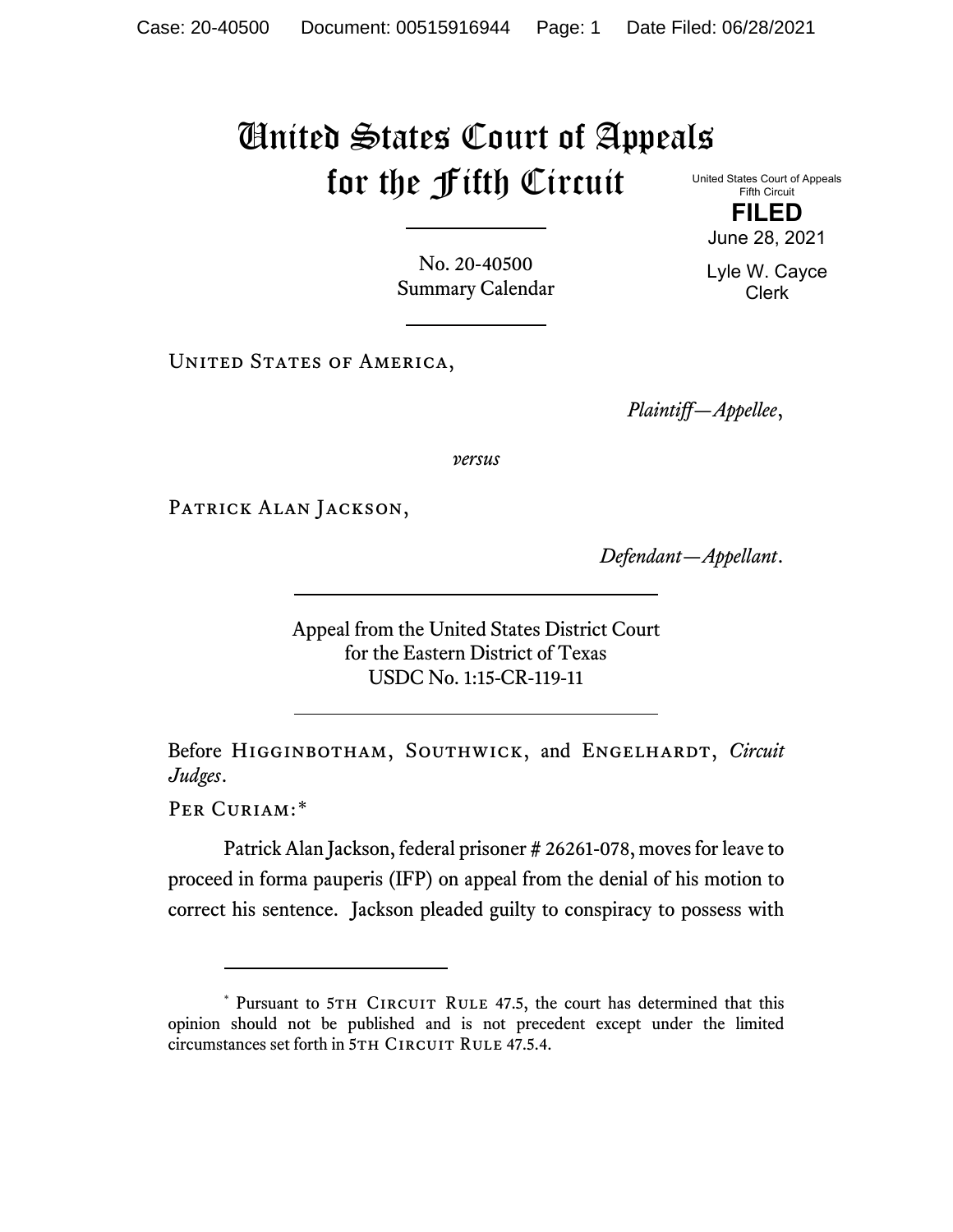## No. 20-40500

intent to distribute 280 grams or more of cocaine base and was sentenced to 120 months of imprisonment and five years of supervised release in 2017. By this motion, he sought to have his federal sentence of 120 months on the cocaine base conspiracy conviction run concurrently with his six-year sentence imposed on revocation of his state probation, or to have time in state custody credited to his federal sentence. The district court denied Jackson's motion to proceed IFP, certifying that the appeal was not taken in good faith. By moving for IFP, Jackson is challenging the district court's certification. *See Baugh v. Taylor*, 117 F.3d 197, 199-202 (5th Cir. 1997).

We must examine the basis of our jurisdiction, sua sponte, if necessary. *Mosley v. Cozby*, 813 F.2d 659, 660 (5th Cir. 1987). If Jackson's motion is characterized as a motion in a criminal case, his notice of appeal was untimely. *See* FED. R. APP. P. 4(b)(1)(a)(i). Nevertheless, the time limit for appealing in a criminal case is not jurisdictional and may be waived by the Government. *United States v. Martinez*, 496 F.3d 387, 388-89 (5th Cir. 2007). If Jackson's motion is considered to be civil in nature, such as a 28 U.S.C. § 2241 petition or a 28 U.S.C. § 2255 motion, because the Government is a party to the action, the 60-day appeal period is applicable, and his notice of appeal would be timely. *See* FED. R. APP. P. 4(a)(1)(B). Therefore, we pretermit whether Jackson's notice of appeal was untimely.

Jackson's brief is identical to his motion filed in the district court. He reargues the same points and does not attempt to identify any error in the decision of the district court in denying his motion to correct sentence or his motion for IFP. We review "de novo whether the district court had jurisdiction to resentence." *United States v. Bridges*, 116 F.3d 1110, 1112 (5th Cir. 1997).

A judgment of conviction that includes a prison sentence "constitutes a final judgment," 18 U.S.C. § 3582(b), and a district court may not correct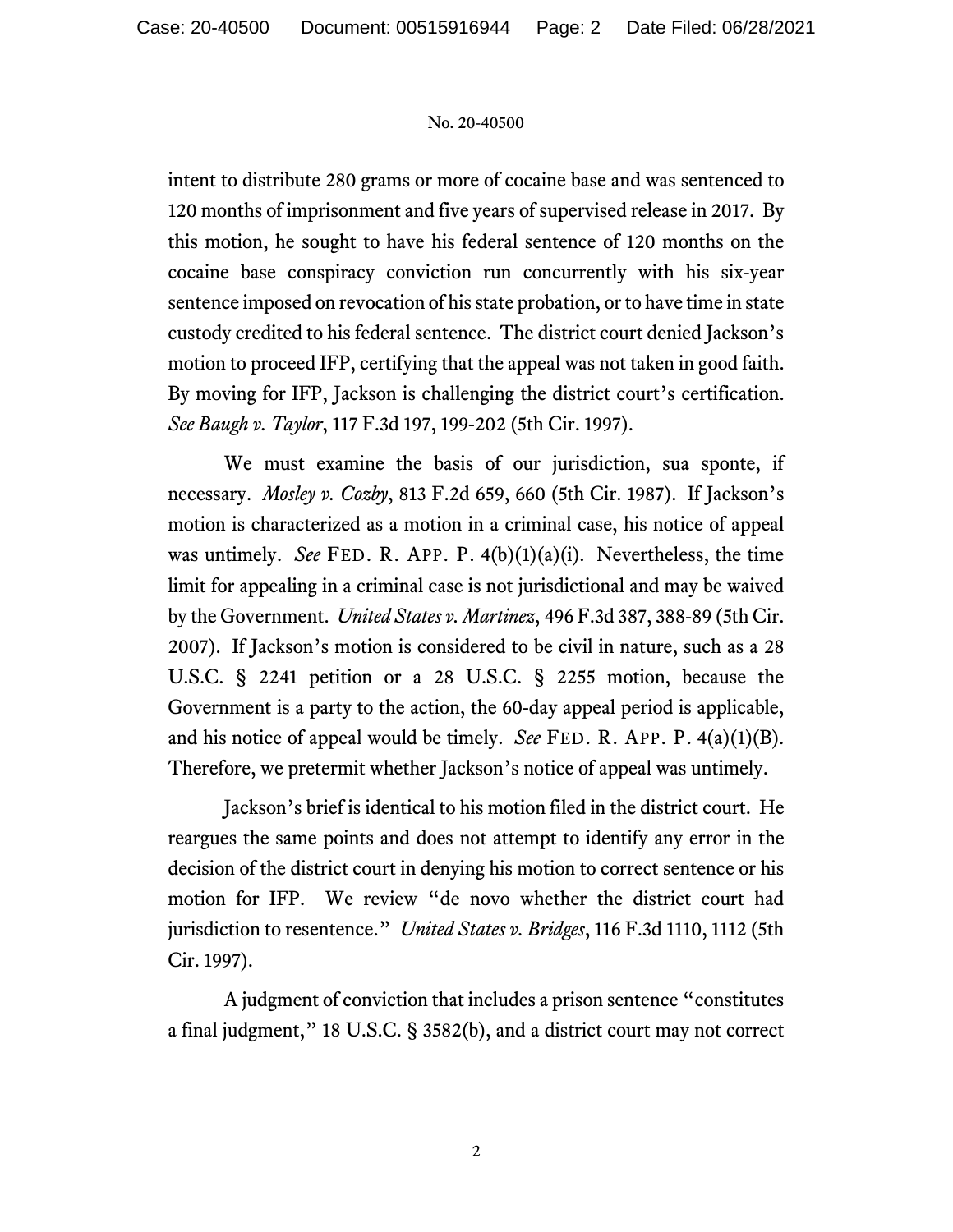## No. 20-40500

or modify a term of imprisonment once it has been imposed, except in those specific circumstances enumerated by Congress in § 3582(b) and (c). *See Bridges*, 116 F.3d at 1112. Jackson does not contend, and the record does not reflect, that his motion for concurrent sentences or credit falls under any provision of § 3582(b) or (c). Because the district court did not indicate that it was construing the motion as a § 2255 motion, much less provide Jackson with the notice and warnings required before recharacterizing a pro se motion as a first § 2255 motion, the motion did not arise under § 2255. *See Castro v. United States*, 540 U.S. 375, 383 (2003). Federal Rules of Criminal Procedure 35 and 36 likewise do not apply. *See* FED R. CRIM. P. 35; FED. R. CRIM. P. 36; *United States v. Mares*, 868 F.2d 151, 151 (5th Cir. 1989).

To the extent that Jackson is challenging the execution of his sentence, § 2241 is the proper procedural vehicle to challenge the execution of his sentence rather than its validity. *See Jeffers v. Chandler*, 253 F.3d 827, 830 (5th Cir. 2001); *United States v. Brown*, 753 F.2d 455, 456 (5th Cir. 1985). It is also the proper vehicle for obtaining credit for prior custody. *United States v. Garcia-Gutierrez*, 835 F.2d 585, 586 (5th Cir. 1988). Accordingly, Jackson's claim for credit toward his federal sentence for the time that he was incarcerated in state prison should have been construed as seeking relief under § 2241. *See Leal v. Tombone*, 341 F.3d 427, 427-30 (5th Cir. 2003); *United States v. Tubwell*, 37 F.3d 175, 177 (5th Cir. 1994). When Jackson filed his pleading in the district court, he was incarcerated in the Federal Correctional Institution in Oakdale, Louisiana, not in the Eastern District of Texas. Accordingly, the district court was without jurisdiction to consider the merits of Jackson's motion insofar as it is considered a § 2241 petition. *See Brown*, 753 F.2d at 456; *Reyes-Requena v. United States*, 243 F.3d 893, 895 n.3 (5th Cir. 2001).

Jackson's motion was unauthorized and without a jurisdictional basis, and "he has appealed from the denial of a meaningless, unauthorized